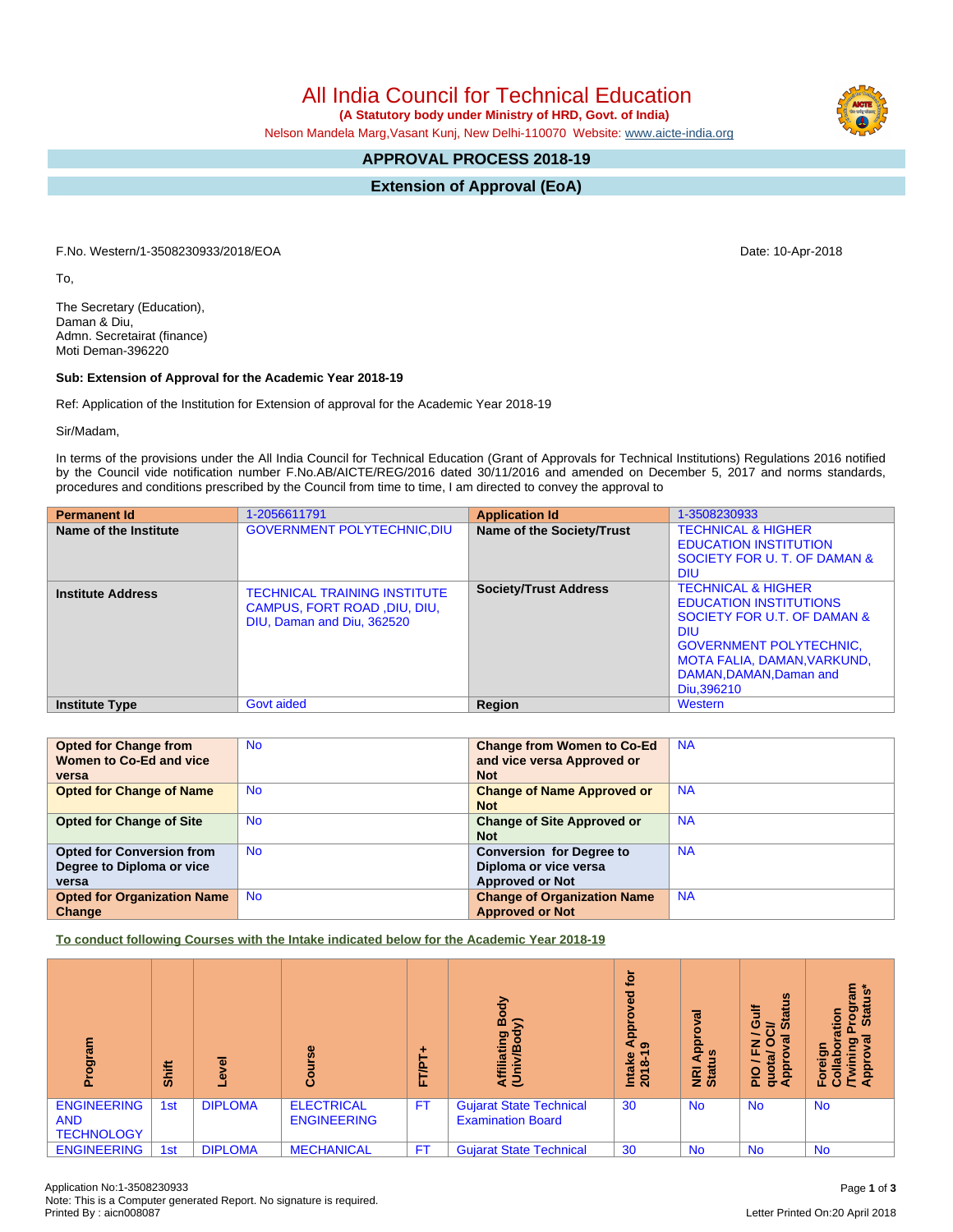| <b>AND</b><br><b>TECHNOLOGY</b>                       |     |                | <b>ENGINEERING</b>                  | <b>Examination Board</b>                                   |    |                |           |           |
|-------------------------------------------------------|-----|----------------|-------------------------------------|------------------------------------------------------------|----|----------------|-----------|-----------|
| <b>ENGINEERING</b><br><b>AND</b><br><b>TECHNOLOGY</b> | 1st | <b>DIPLOMA</b> | <b>CIVIL</b><br><b>ENGINEERING</b>  | <b>Gujarat State Technical</b><br><b>Examination Board</b> | 30 | <b>No</b>      | <b>No</b> | <b>No</b> |
| <b>ENGINEERING</b><br><b>AND</b><br><b>TECHNOLOGY</b> | 1st | <b>DIPLOMA</b> | <b>MARINE</b><br><b>ENGINEERING</b> | <b>Gujarat Technological</b><br>University, Ahmedabad      | 30 | N <sub>o</sub> | <b>No</b> | <b>No</b> |

+FT –Full Time,PT-Part Time

## **Deficiencies Noted based on Self Disclosure**

| <b>Particulars</b>                                                          | <b>Deficiency</b> |  |  |  |  |  |
|-----------------------------------------------------------------------------|-------------------|--|--|--|--|--|
| <b>Other Facilities Deficiency</b>                                          |                   |  |  |  |  |  |
| Compliance of the National Academic Depository (NAD) as per MHRD Directives | Yes               |  |  |  |  |  |
| Provision to watch MOOCS Courses through Swayam                             | Yes               |  |  |  |  |  |
| Applied membership-National Digital Library                                 | Yes               |  |  |  |  |  |
| <b>Faculty Deficiency</b>                                                   | <b>Yes</b>        |  |  |  |  |  |
| <b>Computational Facilities</b>                                             |                   |  |  |  |  |  |
| Internet Bandwidth                                                          | Yes               |  |  |  |  |  |
| Legal Application S/W                                                       | Yes               |  |  |  |  |  |
| Internet Bandwidth-Applied Intake                                           | Yes               |  |  |  |  |  |
| Legal Application S/W-Applied Intake                                        | Yes               |  |  |  |  |  |
| <b>Instructional Area- ENGINEERING AND TECHNOLOGY-Diploma</b>               |                   |  |  |  |  |  |
| Additional Workshop/Labs                                                    | Yes               |  |  |  |  |  |

## **\***Please refer Deficiency Report for details

**GOVERNMENT POLYTECHNIC,DIU** is hereby informed to submit the compliance of the deficiencies mentioned above to the Regional Office within a period of 6 months from the date of issuance of this letter failing which the council shall initiate strict action as defined in Approval Process Handbook 2018-19 during the subsequent Academic Year.

In case of any differences in content in this Computer generated Extension of Approval Letter, the content/information as approved by the Executive Council / General Council as available on the record of AICTE shall be final and binding.

Strict compliance of Anti-Ragging Regulation: - Approval is subject to strict compliance of provisions made in AICTE Regulation notified vide F. No. 37-3/Legal/AICTE/2009 dated July 1, 2009 for Prevention and Prohibition of Ragging in Technical Institutions. In case Institution fails to take adequate steps to Prevent Ragging or fails to act in accordance with AICTE Regulation or fails to punish perpetrators or incidents of Ragging, it will be liable to take any action as defined under clause 9(4) of the said Regulation.

> **Prof. A.P Mittal Member Secretary, AICTE**

Copy to:

- 1. The Regional Officer, All India Council for Technical Education Industrial Assurance Building 2nd Floor, Nariman Road Mumbai - 400 020, Maharashtra
- 2. The Director Of Technical Education\*\*, Daman and Diu
- 3. The Registrar\*\*, Gujarat State Technical Examination Board
- 4. The Principal / Director, GOVERNMENT POLYTECHNIC,DIU TECHNICAL TRAINING INSTITUTE CAMPUS, FORT ROAD ,DIU, DIU,DIU, Daman and Diu,362520